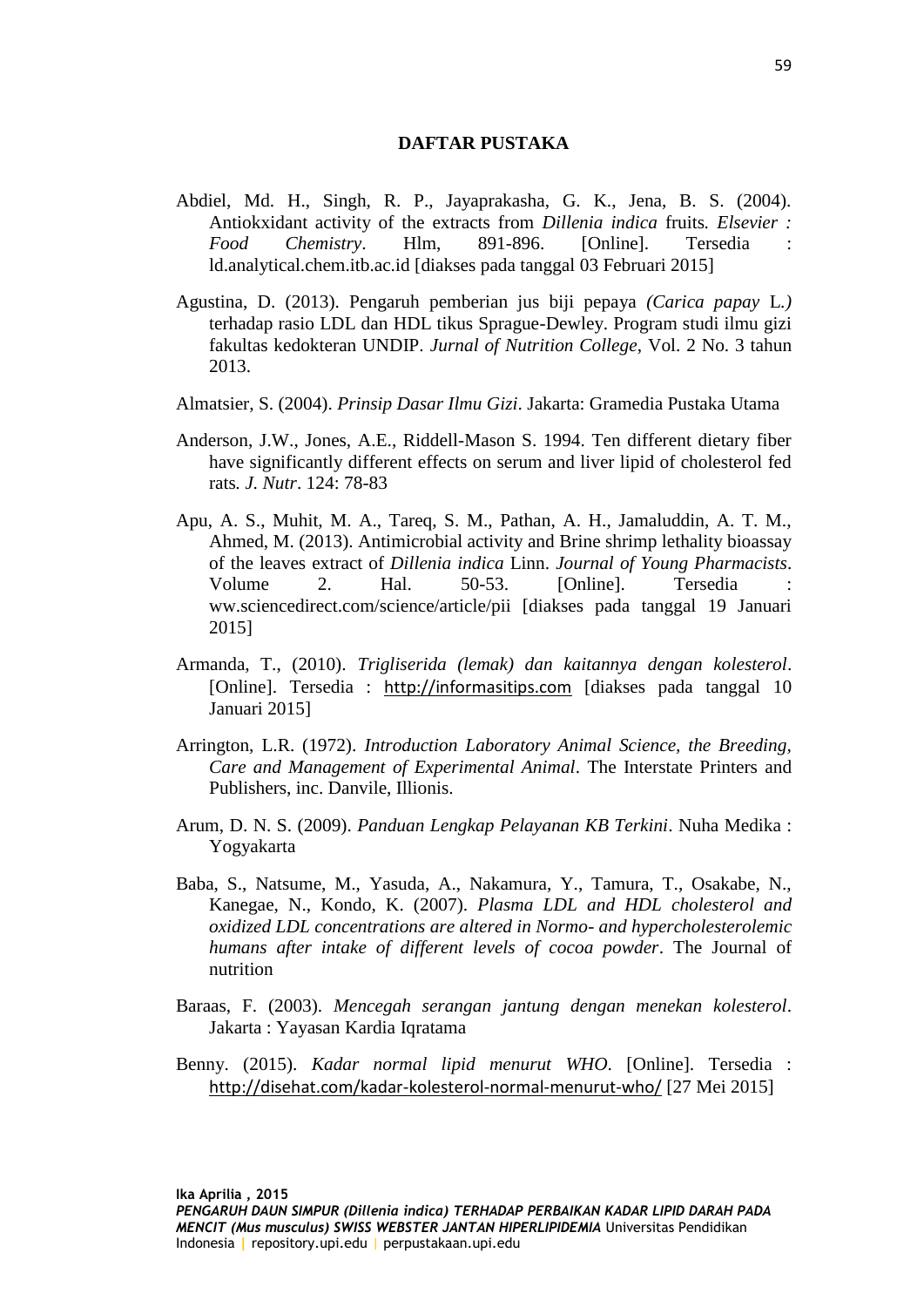- Bok, S.H., Lee, S.H., B., Park, Y.B., Bae, K.H., Son,K.H., Jeong, T.S., & Choi, M.S. 1999. Plasma and Hepatic Cholesterol and Hepatic Activities of 3- Hydroxy-3-methyl-glutaryl-CoA Reductase and Acyl CoA: Cholesterol Transferase are Lower in Rats Fed Citrus Peel Extract or a Mixture of Citrus Bioflavonoids. *Journal Nutrition*. 129: 1182–1185
- BPTH Sulawesi, (2011). *Dillenia indica L*. Informasi singkat benih. No. 128. [Online]. Tersedia : bpthsulawesi.net
- Braverman, E., Braverman, D. (2007). *Penyakit Jantung dan Penyembuhannya secara Alami*. Jakarta: PT. Bhuana Ilmu Populer.
- Brockington, *et al*. (2010). Schematic representation of the cholesterol biosynthesis pathway, with genes that are differentially regulated in VEGFδ/δ mice at 5 months highlighted in red**.** Cytochrome B5 reductase is an electron carrier for 5-desaturase and methyl sterol oxidase. [Online]. Tersedia : http://www.biomedcentral.com
- Campbell, J. R., M. D. Kenealy & K. L. Campbell. (2003). *Animal Science. The Biology, Care and Production of Domestic Animals.* Mc GrawHill Company, Inc., New York.
- Chhabra, N. (2011). General Structure and Classification of Lipoproteins. [Online]. Tersedia : http://www.namrata.co/general-structure-andclassification-of-lipoproteins/
- Choi, J.H., Rho, M.C., Lee, S.W. (2008). Bavachin and isobavachalcone, acylcoenzime A: cholesterol acyltransferase inhibitors from *Psoralea corylifolia*. *Arch Pharm Res*. 11:1419-23.
- Connor. D. L. (1989). *The Biology and Medicine of Rabbits and Rodents*. London : Philadelphia
- Conqruist, A. (1981). *An Integrated System of Classification of Flowering Plants*. New York: Columbia University Press.
- Dhesti, A. P., Widyaningsih T, D. (2014). Pengaruh pemberian liang teh berbasis cincau hitam (*Mesona palustris* BL) terhadap kadar kolesterol total tikus wistar. *Jurnal pangan dan agroindustri*. 2 (2). Hlm: 103-109. Universitas Brawijaya Malang. [Online]. Tersedia : http://jpa.ub.ac.id
- Dwiputro, B.A. (2006). Pengaruh pemberian Jus Lidah Buaya (*Aloe vera* Linn.) terhadap Kadar Kolesterol total serum tikus jantan (Strain Wistar).
- Emika, P. (2008). Uji efek ekstrak 70% buah belimbing wuluh *(Averhoa bilimbi L)* terhadap penurunan kadar kolesterol serum darah tikus. Universitas Muhammadiyah. Fakultas kedokteran. Surakarta. Skripsi.
- Farida, N., Gofur, A., Lestari, S.R. (2009). Pengaruh ekstrak kulit buah rambutan terhadap kadar kolesterol total dan trigliserida pada tikus yang diberi diet tinggi kalori.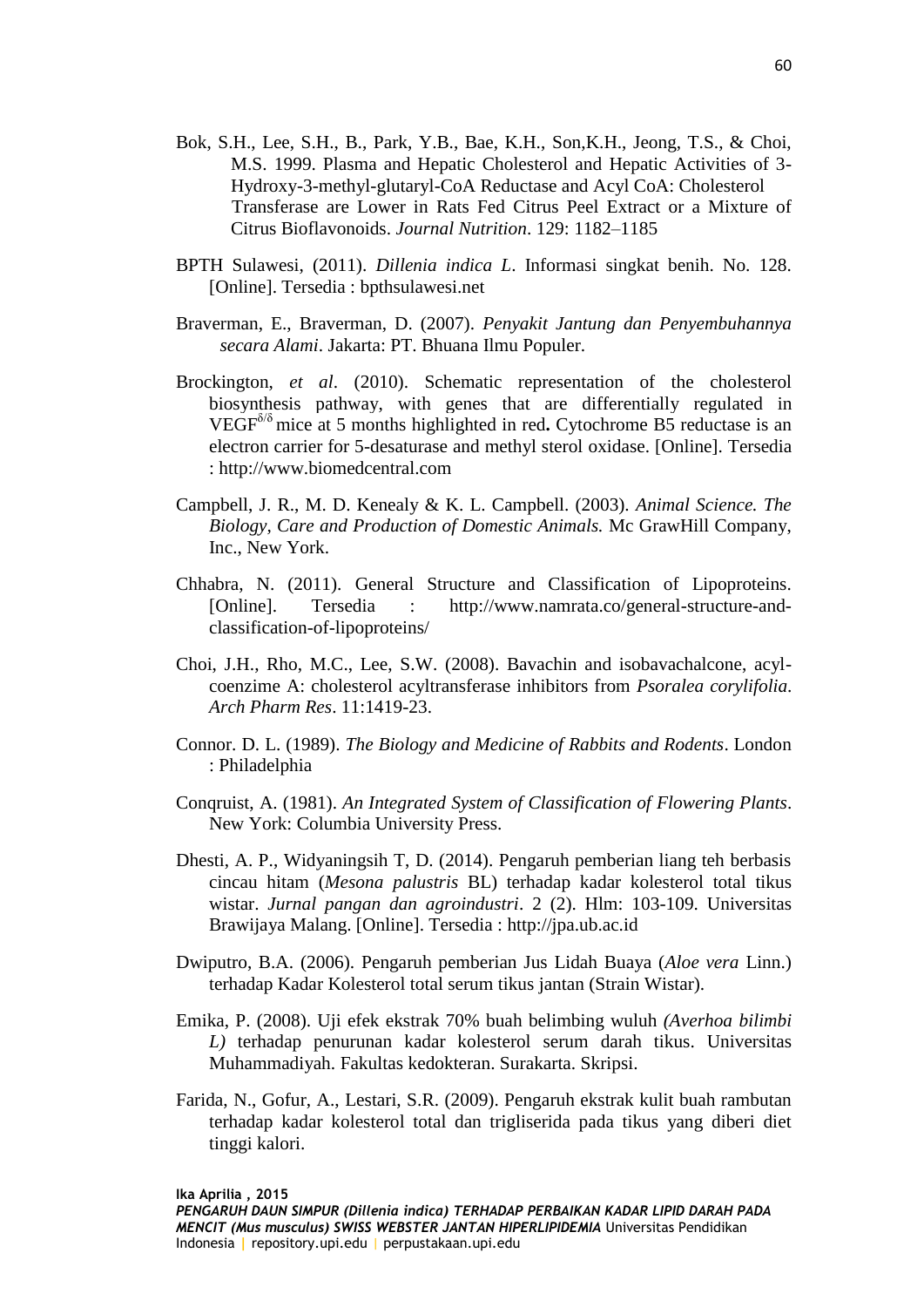- Frandson, R.D. (1993). *Anatomi dan Fisiologi Ternak*. Gadjah Mada University Press : Yogyakarta
- Gandhi, D., Mehta, P. (2013). *Dillenia indica* Linn. And *Dillenia pentagyna*  Roxb. : Pharmacognostic, Phytochemical and Therapeutic aspects. *Journal of Applied Pharmaceutical Science*. Vol. 3 (11). 134-152. [Online]. Tersedia : [www.japsonline.com](http://www.japsonline.com/) [diakses pada tanggal 08 Januari 2015]
- Gisnberg, H. (2015). *The Pathophysiology Of Hipertriglyceridemia*. [Online]. Tersedia : http://www.medscape.org/
- Gomez, K. A. & Gomez, A. H. (1995). *Statistical Procedures for Agricultural*. Philippines: Research International Rice Research Institute.
- Gultom, A. M. (2003). Penambahan tepung kunyit *(Curcuma domestica)* dalam ransum untuk meningkatkan bobot badan tikus putih *(Rattus novergicus)*. [skripsi]. Bogor: Fakultas Peternakan, Institut Pertanian Bogor.
- Harkness, J. E. & Wagner, J. E. (1989). *The Biology and Medicine of Rabbits and Rodents*. 3rd Edition. Philadelphia. USA
- Hapsari, T. (2008). Efek pemberian bungkil biji jarak pagar *(Jatropha curcas* L.*)*  produk fermentasi Rhizopus orizae dalam ransum mencit *(Mus musculus)*. [skripsi]. Bogor: Fakultas Peternakan, Institut Pertanian Bogor.
- Helal, O., Berrougui, H., Loued, S., Khalil, A. (2013). Extra-virgin olive oil consumption improves the capacity of HDL to mediate cholesterol efflux and increases ABCA1 and ABCG1 expression in human macrophages. *Br J Nutr*. 109 (10):1844-55
- Hernawati, Manalu, W., Suprayogi, A., dan Astuti, D. A. (2013). Suplementasi serat pangan keragenan dalam diet untuk memperbaiki parameter lipid darah mencit hiperkolesterolemia. *Makara Seri Kesehatan*. Vol. 17. No. 1
- Heinecke, J.W. (2012). Figure 1: *Overview of reverse cholesterol transport by HDL*. [Online]. Tersedia : [http://www.nature.com](http://www.nature.com/)
- Hicow. (2011). Mengurangi Tingkat Kolesterol Menggunakan Zocor. [Online]. Tersedia : http:// id. hicow.com/statin/low-density-lipoprotein/simvastatin-2791071.html.
- Istiadi, H., Sunarsih, E. S. (2010). Pengaruh jus lidah buaya *(Aloe vera Linn.)*  terhadap kadar kolesterol tikus hiperlipidemia. *Medical Faculty* Universitas Diponegoro. [Online]. Tersedia: http://eprints.undip.ac.id [diakses pada tanggal 07 Januari 2015]
- Kanner, J., Edwin, F., Rina, G., Bruce, G., John, E.K. (1994). Natural antioksidan in Grapes and Wines. J. Agric. Food. Chem. (42):64-69
- Kharisma, H. (2012). Pengaruh Ekstrak Air Teripang (*Holothuria scabra*) Terhadap Kolesterol Total pada Tikus hiperlipidemia. SKRIPSI. UMS. [Online]. Tersedia : http://eprints.ums.ac.id/

**Ika Aprilia , 2015**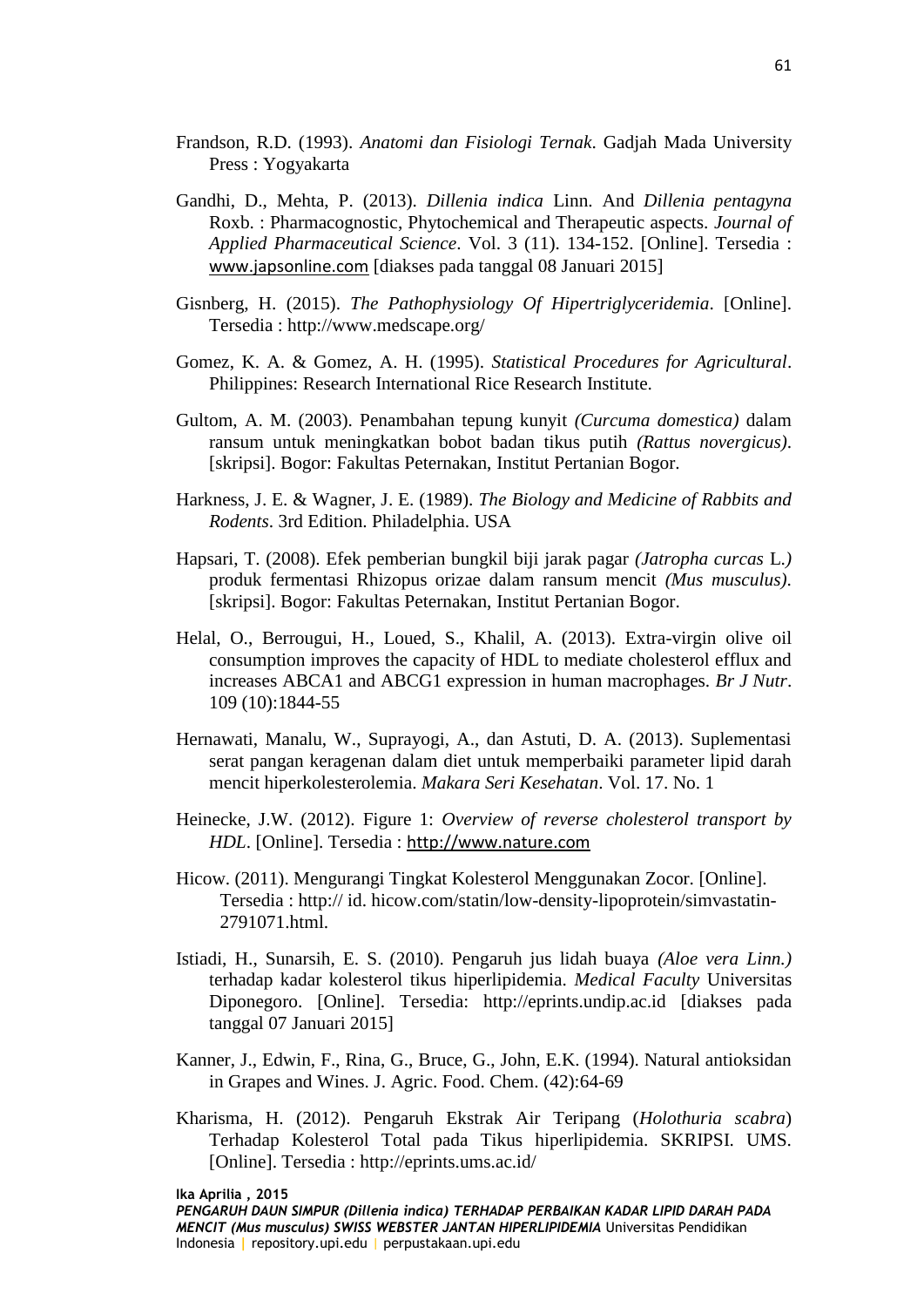Kumar, S., Kumar, V., Prakash O. (2011). Antidiabetic and antihyperlipidemic effects of *Dillenia indica (L.)* leaves extract. *Brazilian Journal of Pharmaceutical Sciences.* Vol. 47. 347-352 [Online]. Tersedia : [http://www.scielo.br](http://www.scielo.br/) [diakses pada tanggal 07 Januari 2015]

62

- Kumar, D., Mallick, S., Vedasiromoni, J. R., Pal, B. C. (2010). Anti-leukemic activity of *Dillenia indica L.* Fruit extract and quantification of betulinic acid by HPLC. *Elsevier : Phytomedicine*.. Volume 17. Pages 431-435. [Online]. Tersedia : http://www.sciencedirect.com [diakses pada tanggal 19 Januari 2015].
- Kostner, K. (2002). LDL-Cholesterol: New Treatments Raising HDL-Cholesterol or Enhancing Reverse Cholesterol Transport*. Austrian Journal of Cardiology*., vol 9 (7-8): 328-331
- Kurnadi, K. A. (2008). *Dasar-dasar anatomi dan fisiologi tubuh manusia II*. Bio UPI
- Kurniawati, E., Susantiningsih, T., Liani, F. (2014). Pengaruh pemberian ekstrak biji jengkol (*Pithecellobium lobatum*) terhadap kadar kolesterol total dalam darah tikus diabetes yang diinduksi aloksan. Vol. 3. No. 5. [Online]. Tersedia : [http://juke.kedokteran.unila.ac.id](http://juke.kedokteran.unila.ac.id/) [27 Juni 20150
- Kuzaimi, F. (2006). Performa sifat-sifat reproduksi Mencit *(Mus musculus)* betina yang mendapat pakan tambahan kemangi *(Ocimum basilicum)* segar. [skripsi]. Bogor: Fakultas Peternakan, Institut Pertanian Bogor.
- Laurence, R. R. & A. L. Bacharach. (1964). *Evaluation of Drug Activities, Pharmacometrics*, Vol. 1, London : Academic Press.
- Linder, M. C. (1992). *Biokimia nutrisi dan metabolisme*. Edisi ke-1. Parakkasi, A. penerjemah. Jakarta: Universitas Indonesia (UI Press). Terjemahan dari *Biochemistry and Metabolism.*
- Mayes, P. A. (1997). *Lipid transport and storage*. Di dalam Murry R.K., D.K. Granner., P.A mayes., dan V.W. Rodwell. Harper Biochemistry 24th ed. A. Hartono, penerjemah. Jakarta : penerbit buku kedokteran EGC.
- Marounek, M., Synytsya, A., Capikova, J., Sirotek, K. (2005). Assay of availability of amidated pektins for colonic microorganisms (In Czech). *Chem Listy*. 99:591-593
- McGowan, M. P., Castelli, W. P. (2007). *Manjaga Kebugaran Jantung*. Jakarta: PT Rajagrafindo Perkasa
- Metcalfe, C. R., Chalk, C. (1983). *Anatomy of the Dicotyledons*. Clarendon Press. Oxford. London
- Montgomery, R., Dryer, R.L., Conway, T.W., Spector, A.A. (1993). *Biokimia* Jilid 2. Yogyakarta : Gadjah Mada University press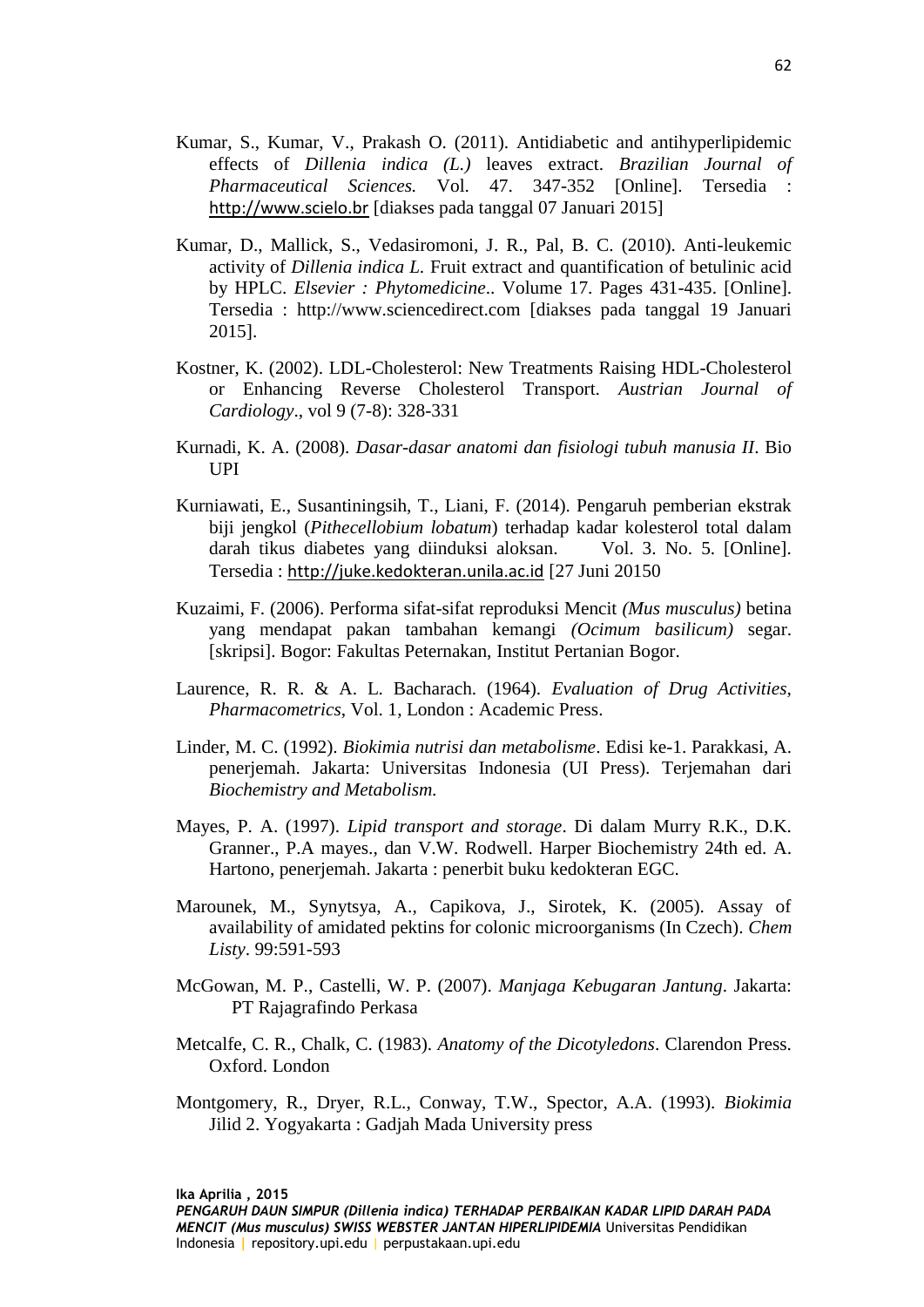- Muhit, M. A., Tareq, S. M., Apu, A. S., Basak, D., Islam, M. S. (2010). Isolation and identification of compounds from the leaf extract of *Dillenia indica* Linn. *Bangladesh Pharmaceutical Journal*. Vol. 13, No 1. [Online]. Tersedia : http://bps-bd.org [diakses pada tanggal 19 Januari 2015]
- Mu'nisa, A., Wasmen, M., Wresdiyati, Y., da Nasiti, K. (2008). Perbaikan Aktivitas Antioksidan Pada Jaringan Kelinci Hiperkolesterolemia dengan Pemberian Ekstrak Daun Cengkeh. *Jurnal Veteriner* (9): 182-187
- Murray, R., Daryl, K., Granner, Peter A. Mayes, Victor W. Rodwell. (2003). *Biokimia Harper*, edisi 25. Jakarta : Penerbit Buku Kedokteran EGC
- Nazir, M. (2003). *Metode Penelitian*. Jakarta : Salemba empat
- Nugraheni, S. (2000). Pengaruh Penambahan Antioksidan terhadap Stabilitas Minyak Goreng Curah selama Pemanasan dan Penyimpanan. Fakultas Teknologi Pertanian. IPB. Bogor
- Nurwitasari, D. (2009). Perbedaan Penambahan Berat Badan pada penggunaan Kontrasepsi KB suntik dan kontrasepsi oral (pil) di desa Blorok Brangsong Kendal. Universitas Muhammadiyah Semarang
- Padmavathi, D., Deshpande, N., Sarala. A. (2011). *Dillenia indica*: A Review on Morphology, Phytochemistry and Pharmacological Aspects. J. Pharm and Tech. 4(7).
- Pramesti, A. K. (2005). Identifikasi fraksi hasil ekstraksi daging buah matang *Dillenia indica* dalam pelarut n-heksana. Skripsi. Program Sarjana Fakultas Teknik UI. Depok.
- Pratama, S.E. Probosari, E. (2012). Pengaruh pemberian kefir susu sapi terhadap kadar kolesterol LDL tikus jantan Sprague dawley hiperkolesterolemia. *Journal of nutrition college*. 1 (1) : hlm 358-364
- Pribadi, A. (2014). Pengaruh pemberian ekstrak kulit buah manggis *(Garcinia mangostana L.)* dan simvastatin terhadap kadar trigliserid tikus Sprague dawley dengan diet tinggi lemak. Skripsi. Universitas Diponegoro. [Online]. Tersedia : eprints.undip.ac.id. [diakses pada tanggal 18 Januari 2015].
- Rachmawati, I. (2011). Pengaruh Pemberian Jus Biji Pinang Terhadap Berat Testis Mencit *(Mus Musculus)* Galur Swiss Webster. Skripsi FPMIPA UPI Bandung: tidak diterbitkan.
- Rajasekaran, S., Ravi, K., Sivagnanam, K., Subramanian S. (2006). Beneficial effects of *Aloe vera* leaf gel extract on lipid profile status in rats with streptozotocin diabetes*. Clin Exp Pharmacol Physiol*. 33:232–37.
- Ramdania, W. (2008). Daya hambat daun murbei terhadap hidrolisis karbohidrat pada mencit *(Mus musculus).* [skripsi]. Bogor: Fakultas Peternakan, Institut Pertanian Bogor.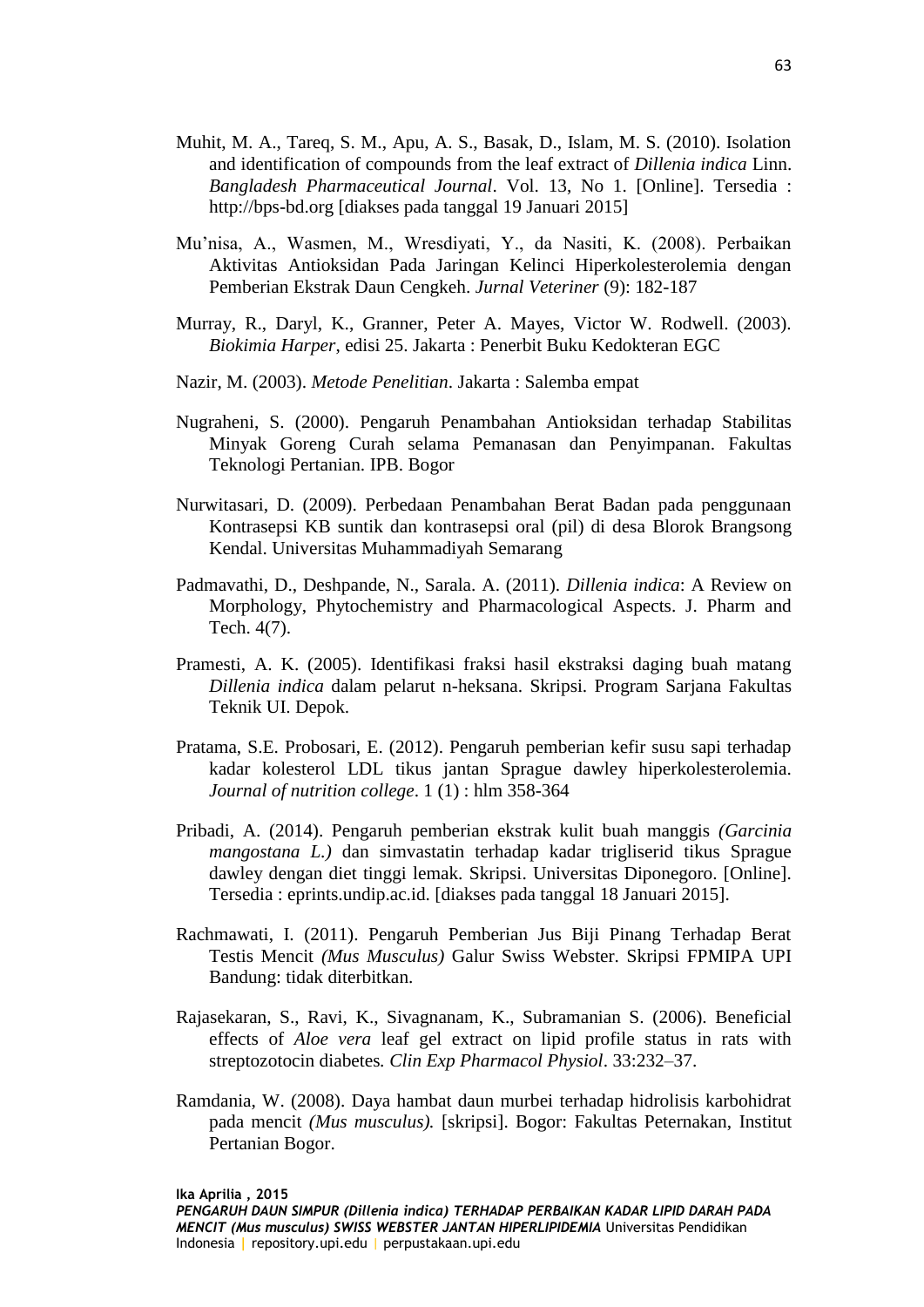- Reddy, A. K. (2015). *Dillenia indica*, Elephant Apple, Avartaki, Kattaral. [Online]. Tersedia : <http://medplants.blogspot.in/> [21 Juni 2015]
- Redha, A. (2010). Flavonoid, struktur, sifat antioksidatif dan peranannya dalam sistem biologis. *Jurnal Belian*. Vol. 9 No. 2. [Online]. Tersedia : epository.polnep.ac.id [diakses pada tanggal 18 Mei 2015]
- Rumanti, R.T. (2011). Efek propolis terhadap kadar kolesterol total pada tikus model tinggi lemak. Fakultas Kedokteran. Universitas Kristen Maranatha.
- Sargowo, D., Andarini, S. (2011). The relationship between food intake and adolescent metabolic syndrome. *Jurnal Kardiologi Indonesia*. 14-22.
- Setiadi. (2007). *Anatomi dan fisiologi manusia*. Graha ilmu : Yogyakarta.
- Silalahi, J. (2000). *Hypocholesterolemic factor in foods: A review: Indonesian food Nurt Prog* 7 (1):26-35.
- Sinta, H. (2006). Pengaruh bahan rempah sebagai repelen terhadap mencit rumah (*Mus musculus* L. Rodentia: Muridae) dalam mengkonsumsi umpan dan Rodentisida. [skripsi]. Bogor: Fakultas Peternakan, Institut Pertanian Bogor.
- Sitepoe, M. (1992). *Kolesterol Fobia Keterkaitannya dengan Penyakit Jantung*. Gramedia Pustaka Utama : Jakarta
- Suardi. (2006). Performa mencit putih *(Mus musculus)* dengan penambahan ekstrak kunyit *(Curcuma domestica)* dalam air minum. [skripsi]. Bogor: Fakultas Peternakan, Institut Pertanian Bogor.
- Suhara. (2009). *Dasar-dasar Biokimia*. Prisma Press : Bandung
- Sulistyowati, T. (2010). Efek perbedaan sumber dan struktur kimia asam lemak jenuh terhadap kesehatan. *Buletin kesehatan*. Vol. 38. No. 1 : 43-51
- Suparman, S. (2009). Pengaruh pemberian infus daun seledri (*Apium graveoles*) terhadap kadar kolesterol darah marmot.
- Tangka, J. (2003). Pengaruh pemberian minyak ikan tuna *(Thunnus albacores)*  terhadap kadar kolesterol total, kolesterol LDL, kolesterol HDL, dan triasil gliserol pada darah tikus dengan hiperkolesterolemia. Tesis program Pasca Sariana, Universitas Airlangga, Surabaya.
- Teebree, (2013). *Mengenal Organ Hati*. [Online]. Tersedia : [https://teebree.wordpress.com](https://teebree.wordpress.com/).
- Tullman, H. (2012). *The Science of Fat Loss Part 2 : Break Fat Free from the Cell*. [Online]. Tersedia : http://thepsychologyoffitness.com
- Utami, N. (2011). Pengaruh Pemberian Jus Biji Pinang Terhadap Kualitas Sperma Mencit *(Mus Musculus)* Galur Swiss Webster. Skripsi FPMIPA UPI Bandung: tidak diterbitkan.